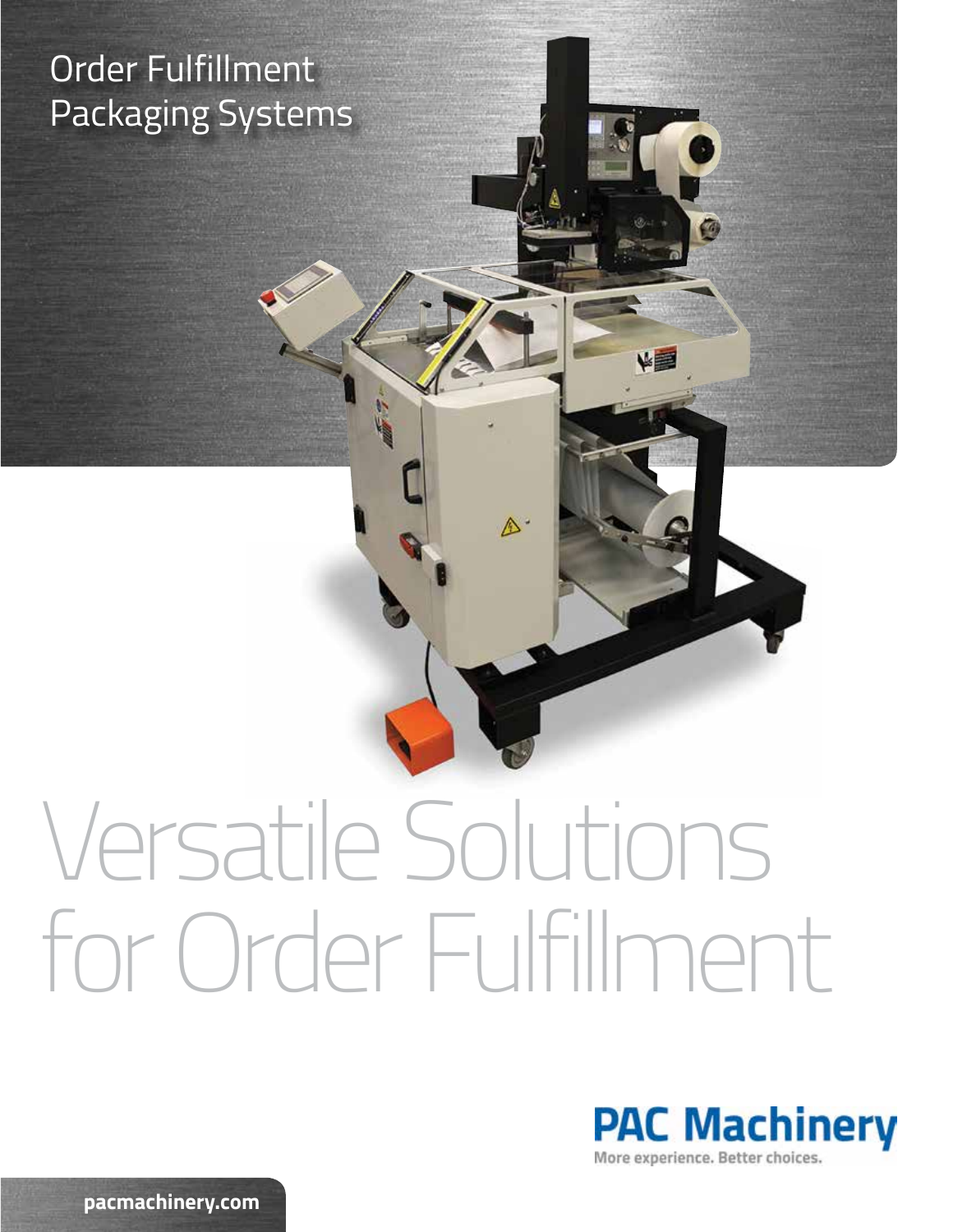# **Streamlined order fulfillment**

With the explosive growth of e-commerce, order fulfillment and distribution facilities require a strategy for meeting a demand that is expanding quickly. A key part of this strategy includes choosing the right packaging system for the job. With over four decades as a packaging solutions leader, PAC Machinery has the proven experience required to manufacture versatile, dependable packaging equipment and materials designed specifically for the online and multi-channel fulfillment industries.

#### **Solutions for every size of business**

PAC Machinery designs and manufactures a broad range of equipment solutions that will prove essential to any size operation – from small-scale start-ups through multi-line, high production facilities. Whether production demands are high or low, the key requirement is to attain dependable equipment that you can rely on shift after shift and day after day. When performance is critical, versatile systems from PAC Machinery deliver a dependable means to achieving your production goals - and at the same time reduce your labor costs.

 Every system we design reflects the needs of our customers. Our Rollbag , Magnum, and Speedpack automatic baggers require very little space and fit seamlessly into existing production environments. Our next bag out printing feature eliminates the requirement for a separate shipping label. Simply scan the item and the shipping information is printed directly on the bag. Next, place the item into the pre-opened bag. The bag is then sealed automatically, separated from the roll, and the next bag is indexed into position for printing, loading and sealing. Fast, easy, seamless.

# **Automatic bagging, printing and sealing**



#### **Rollbag R1285 Velocity Bagger**

The Rollbag R1285 Velocity automatic bagger delivers exceptional value, speed, and flexibility. With pneumatic operation, the Rollbag Velocity is the fastest tabletop automatic bagger in its class. Touchscreen programming provides a flexible solution to ever-changing production requirements. Store multiple job profiles to make fast job changeovers without reprogramming. Integrated printer for printing shipping information right on the bag.



### **Rollbag R3200 Automatic Bagger**

The R3200 Automatic Bagger is a large bag packaging system that uses coex mailer tubing or bags on a roll. When using coex mailer tubing, bags are formed in-line before they are printed, filled and sealed. Tubing reduces bag inventory requirements and significantly cuts material costs. The R3200's easy load bag opener creates a rectangular opening to more effectively pack large products. Next bag out printer functionality streamlines the bagging process and saves time.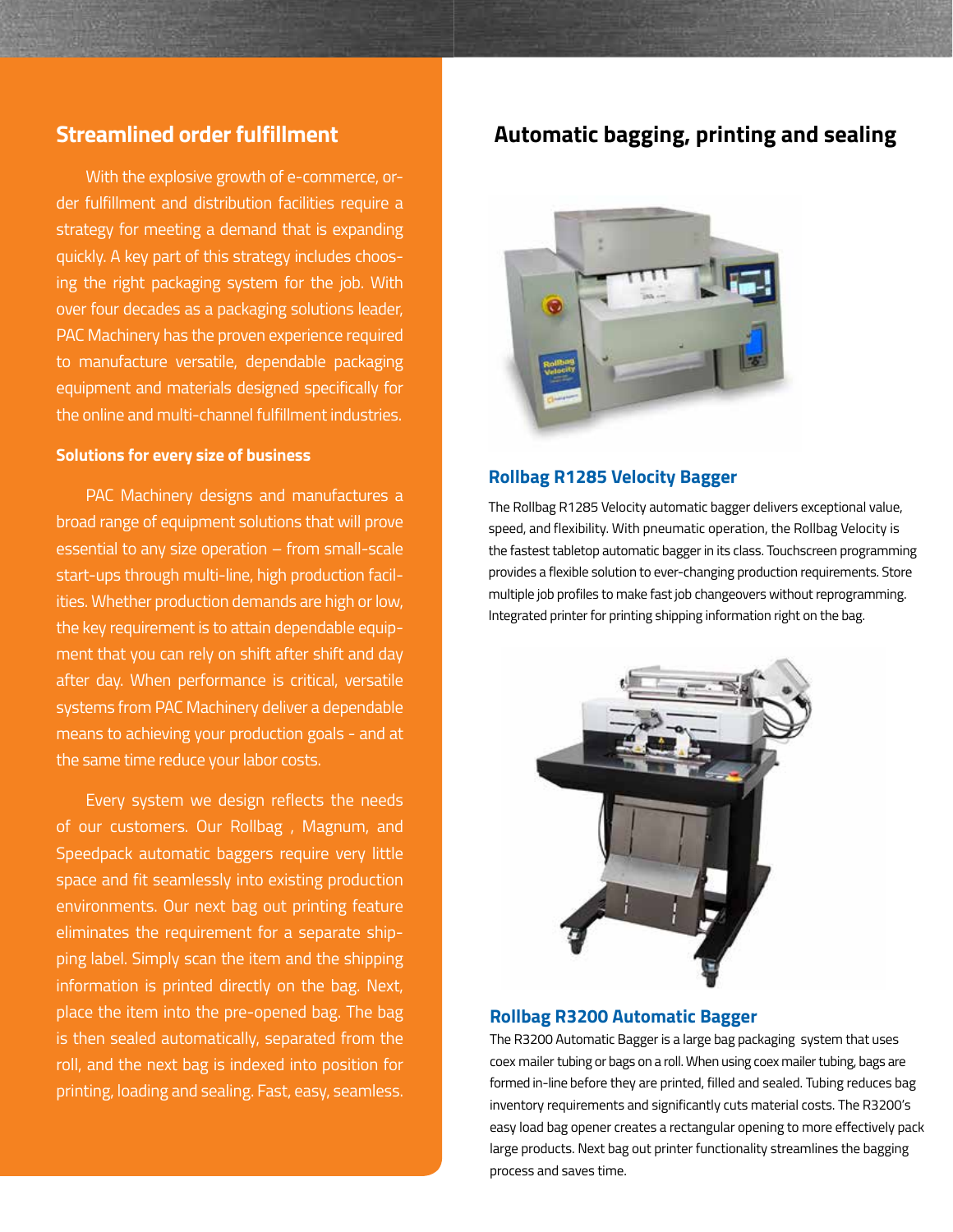

# **Magnum Horizontal Fulfillment Bagger**

TThe Magnum Horizontal Fulfillment Bagger meets the unique requirements of bagging large products horizontally. This bagger works with coex mailer tubing as well as bag on a roll. By using coex mailer tubing, save on material costs even further by right sizing your bag for the product being packed. The Magnum Horizontal features several configurations of label applicators to automatically apply the shipping label to the bag.

## **Bags on a roll, poly tubing and more**

#### **Key machine features:**

- Easy to use operator interface
- Durable design for long-term reliability
- Database integration
- Next bag out printing
- Strong, attractive seals
- Simple job set-up and storage
- Easy maintenance and off-the-shelf components

#### **Key bag and film features:**

- Pre-opened bags on a roll & poly tubing
- Secure white/gray coex mailer material
- Custom, multi-color bag printing
- 15" max bag width

#### **Services:**

- Integration consulting and customization
- Product applications testing
- Installation and operator training
- Exceptional customer support
- Installation and operator training





**Perfect for nearly every kind of apparel, PAC Machinery has more and better solutions for mail order fulfillment, e-commerce and multi-channel distribution.**

**pacmachinery.com**